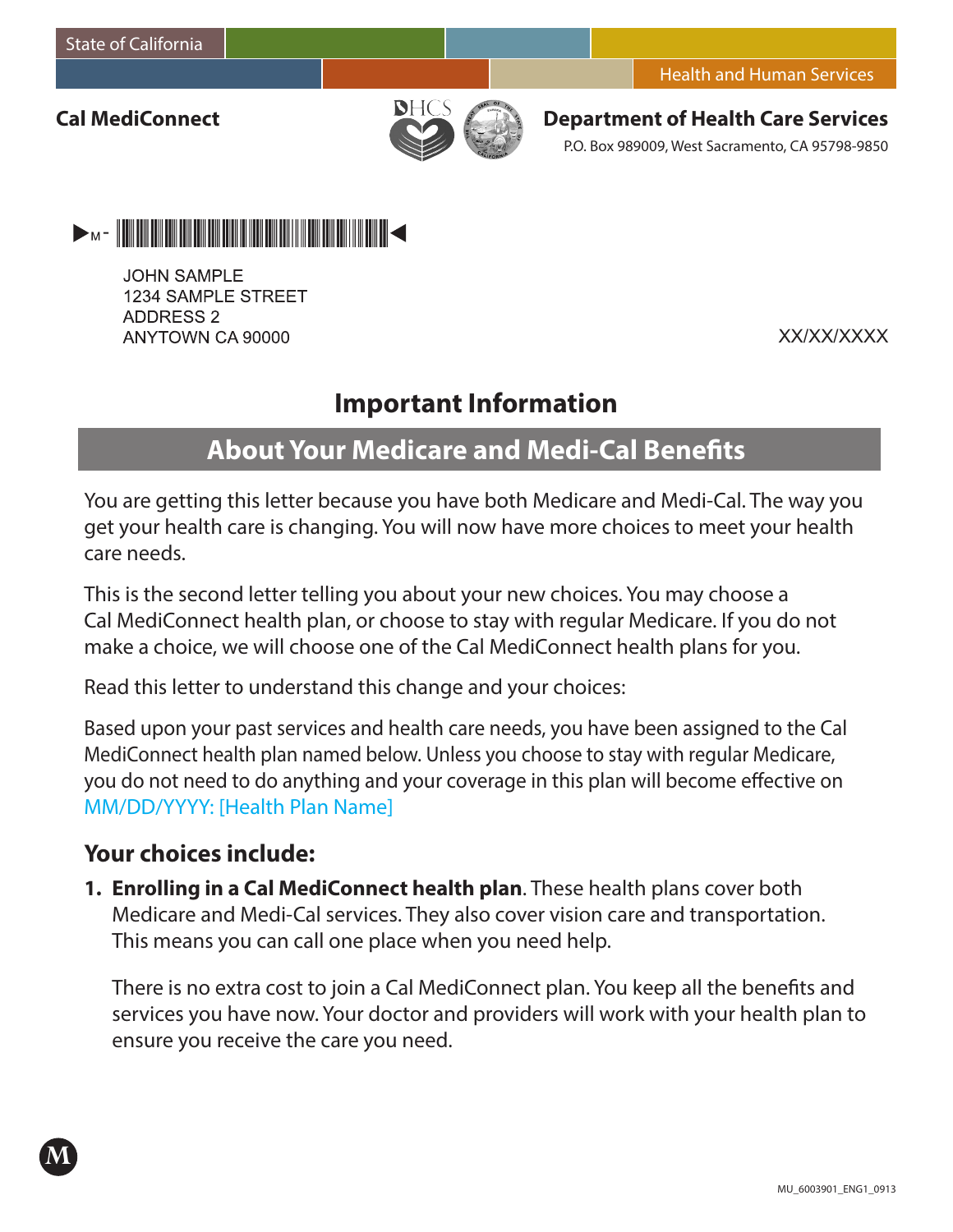**2. Enrolling in the Program of All-inclusive Care for the Elderly (PACE)**. If you are 55 or older and need a higher level of care in order to live at home, you may be able to join PACE.

PACE provides all Medicare and Medi-Cal benefits plus some extra services to help seniors who have chronic conditions live at home.

**3. Enrolling in a Medi-Cal health plan**. Joining a Medi-Cal plan will allow you to keep your Medicare doctors and hospitals and you will not lose any services.

# **How will this change affect me?**

#### **Enrolling in a health plan will:**

- • Keep your Medicare or Medi-Cal eligibility without any extra costs.
- Keep all of the services or benefits you receive now.
- All your doctors, specialists, and other providers will work together to get you the care you need.
- • Give additional transportation and vision benefits.

## **How does this change help me?**

The change is happening so your Medicare and Medi-Cal benefits work better together and work better for you.

## **What should I do now?**

Review the three choices above and decide which is best for you. Use the Health Plan Guide and Choice Book that came in the mail from Health Care Options to help you. Ask your doctors and other health care providers to see which plans they work with.

You do not need to do anything to join the Cal MediConnect plan above.

If you do not want to enroll in Health Plan Name, you can contact Health Care Options about your choice to stay in your regular Medicare. Contact Health Care Options by MM/DD/YYYY.

Call Health Care Options at the number below OR by filling out and mailing back the Choice Form with the enclosed envelope. This form is in your Choice Book that came in the mail from Health Care Options.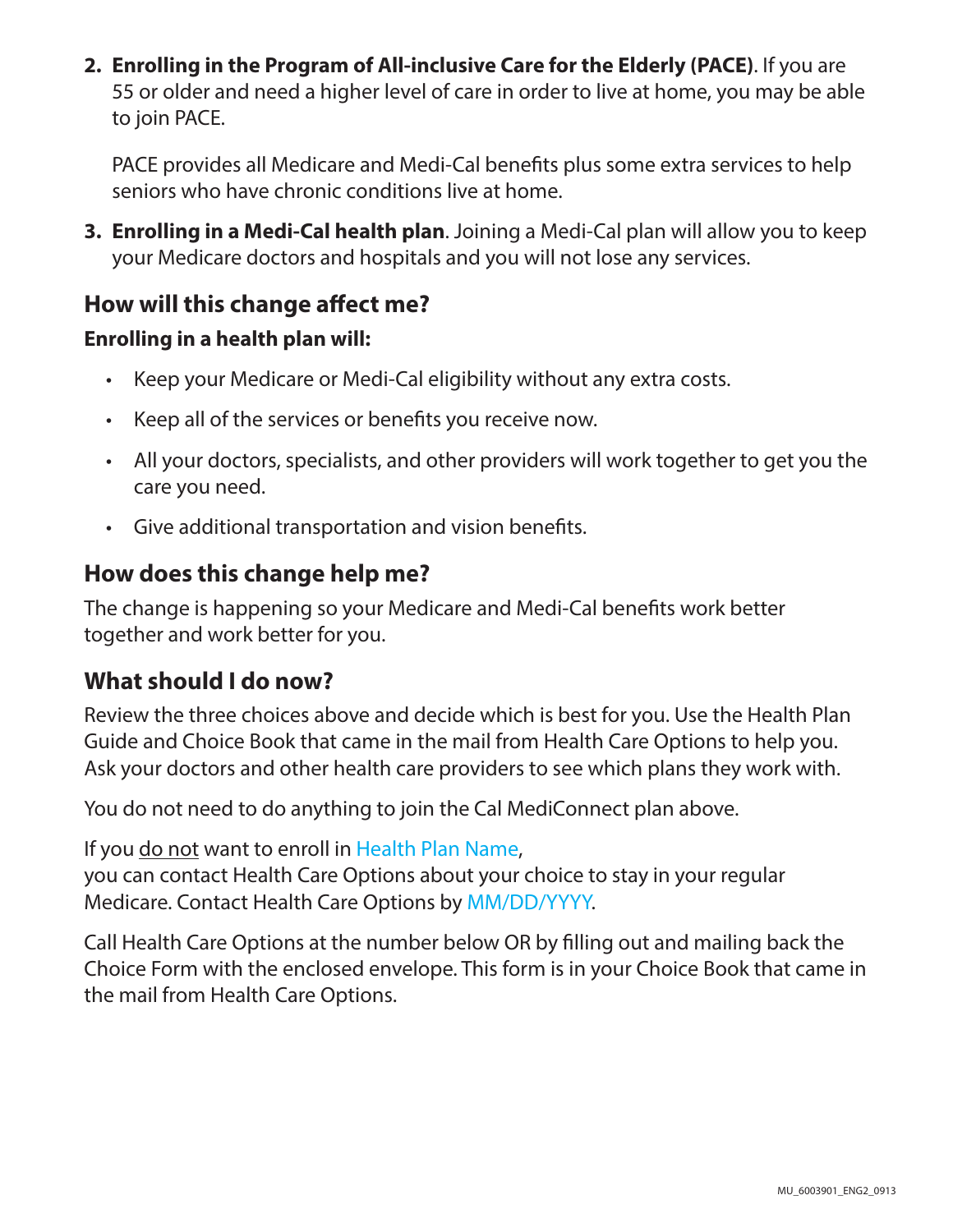# **For help or more information**

If you want to talk to a health insurance counselor about these changes and your choices, call the **California Health Insurance Counseling & Advocacy Program (HICAP) at 1-800-434-0222**.

If you need this letter in another language or alternate format – like large print, audio, or Braille – or if you need help understanding this letter, please call:

# **Health Care Options**

1-800-430-4263 • TTY: 1-800-430-7077 • Monday - Friday, 8 am - 5 pm www.HealthCareOptions.dhcs.ca.gov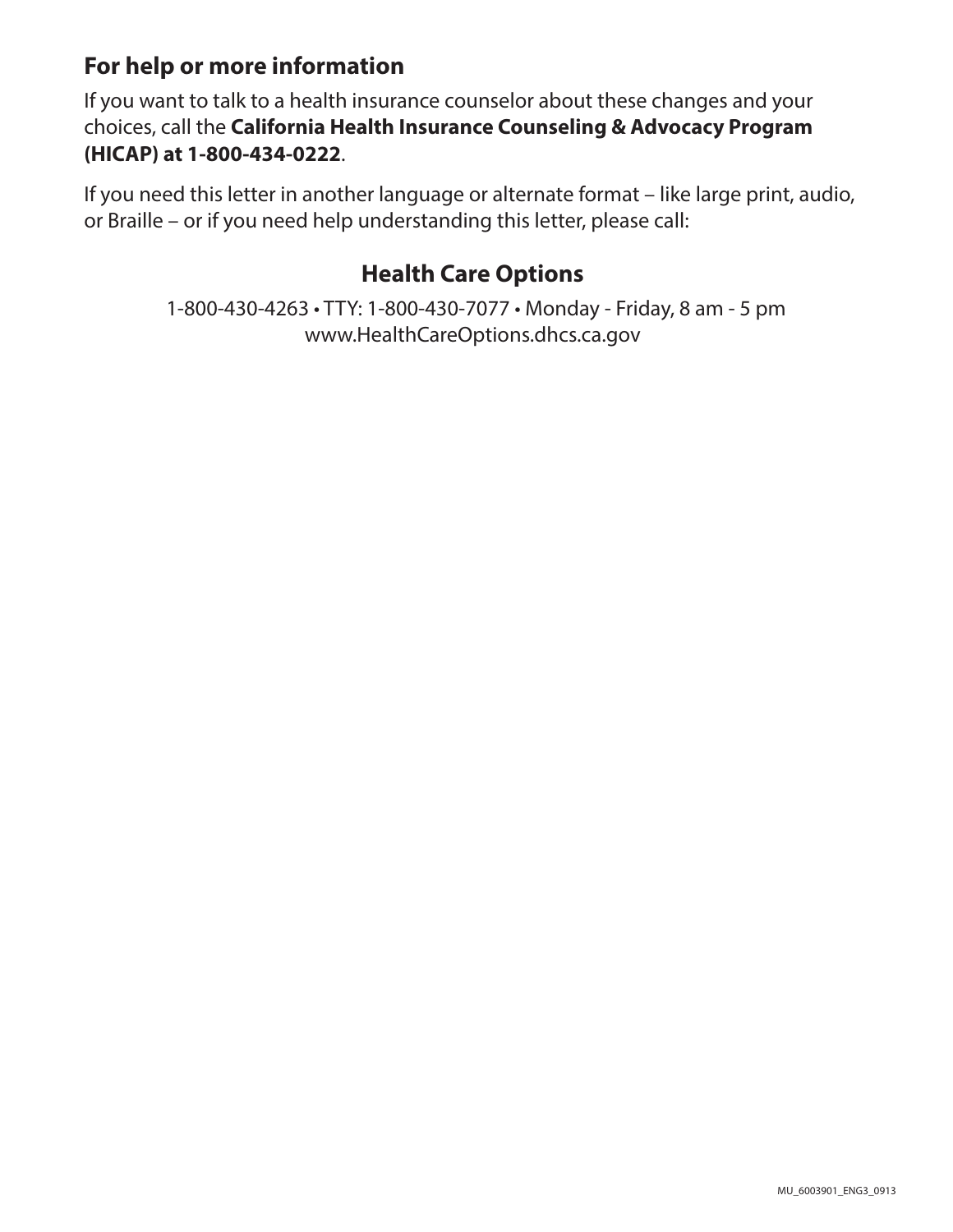# **Frequently Asked Questions and Answers**

#### **1. What is the difference between Medicare and Medi-Cal?**

Medicare and Medi-Cal are two separate programs that cover different services for eligible individuals.

- **Medicare** covers medical services like doctors, specialists, hospitals, and prescription drugs. Medicare also covers some medical equipment and home health.
- **Medi-Cal** covers any costs that Medicare doesn't pay for, including:
	- a. Deductibles,
	- b. Long-Term Services and Supports,
	- c. Transportation to medical appointments,
	- d. 24-hour nurse advice line for help,
	- e. Medical equipment and supplies, like bandages or diapers.

#### **2. What are the benefits of enrolling in a Cal MediConnect plan?**

- You will get all of your Medicare and Medi-Cal benefits in one health plan, including doctors, hospitals, and prescription drugs.
- You will get one membership card and one phone number to call when you need help.
- You will get vision care and transportation to medical appointments.
- You can call a 24-hour nurse advice line for help.
- You can get a care coordinator. This person will answer your questions, help you find community services, make medical appointments, and help you talk with your doctors.
- • Your health plan will ask you about your health care needs and work with you to create a personal care plan based on your goals.

#### **3. How can I be sure my care continues after I join a health plan?**

Your new health plan is required to make sure your care does not change. Your health plan will contact you after you enroll to learn about your health care needs. They will work with you to make sure you get all the care you need.

If you have a scheduled treatment and are changing health plans, call your new health plan right away. Tell the health plan about your upcoming treatment so they can work with you.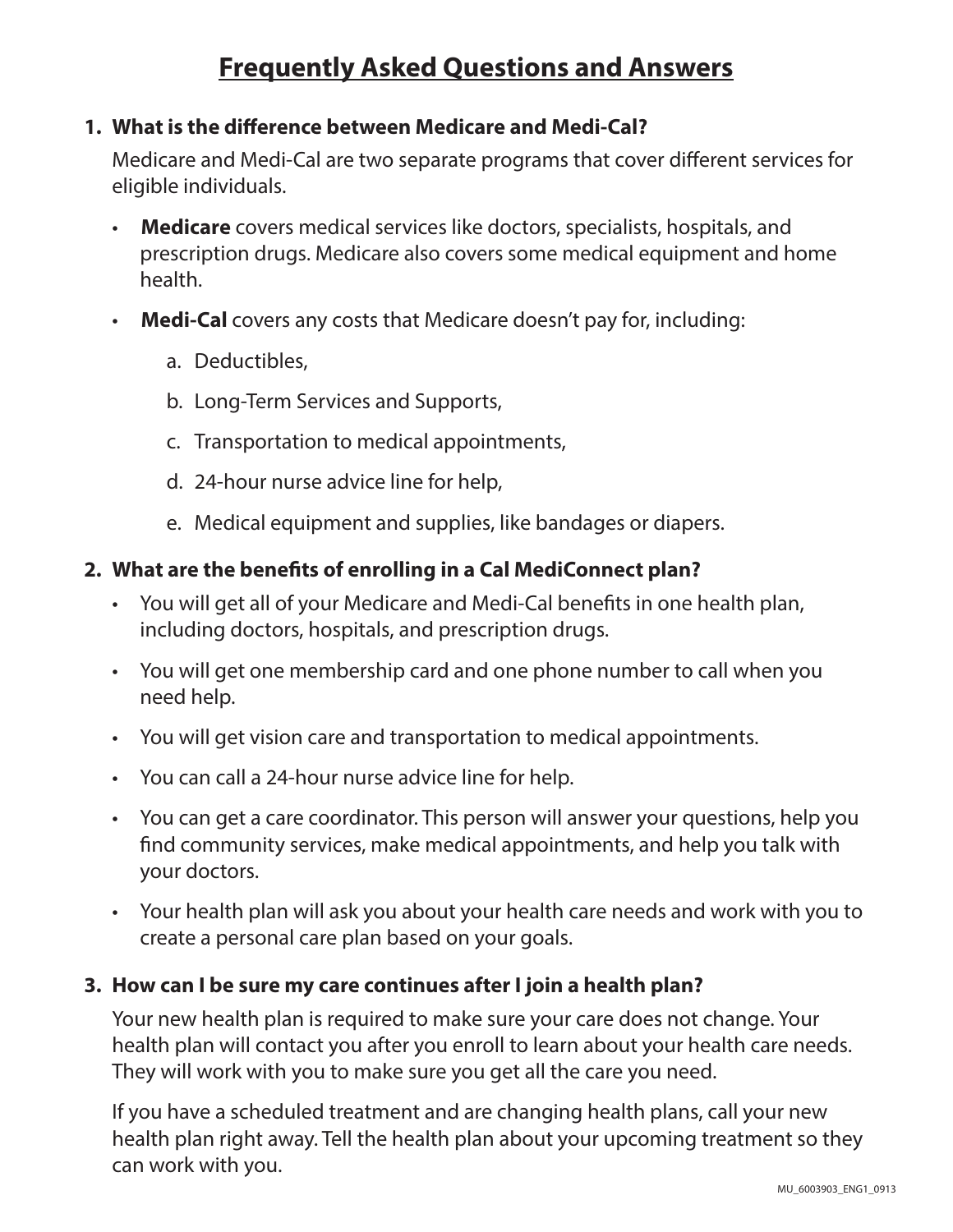- **If you see a doctor who is not a part of the health plan's network**, you can keep seeing this doctor for up to six months if the doctor agrees to your new health plan's terms, rates, and has no quality issue.
- • **If you are in a Medi-Cal nursing home**, the plan will work with you and your care team so you get the care you need. You can stay in your nursing home as long as it is a part of your health plan's network. If the nursing home is not a part of the network, you can stay there for the first twelve months after joining the new health plan.

#### **4. What can I do if I join a Cal MediConnect or PACE plan and don't like it?**

In any month, you can dis-enroll from Cal MediConnect or PACE and go back to the original Medicare plan or a Medicare Advantage plan. To do this, call Health Care Options at 1-800-430-4263 (TTY: 1-800-430-7077), or tell your health plan that you want to leave the plan. The health plan can help you make this choice.

• Remember that you can still be enrolled in the health plan for your Medi-Cal benefits. Your dis-enrollment only affects how you get your Medicare benefits.

#### **5. What are Long-Term Care Services and Supports? How will they work in a health plan?**

Long-Term Care Services and Supports (LTSS) are Medi-Cal benefits that help you with on-going personal care needs. In a health plan, these services and supports will work like they do today.

Your health plan will work with your doctors and LTSS providers. If you do not get these services now, your health plan can help you get them in the future if they are medically needed.

- **In-Home Supportive Services (IHSS): Personal care services for people who** need help to live safely in their homes.
	- **If you get IHSS**, your services will not change. You can keep your IHSS providers and you can still hire, fire, and manage your providers. The county IHSS social worker will still assess your needs and approve your IHSS hours. Your rights to appeal will stay the same. If you want, your health plan can work with you and your IHSS providers to make sure you get the care you need.
- • **Community-Based Adult Services (CBAS)**: These are services from daytime health care at centers that provide nursing, therapy, activities, and meals for people with certain chronic health conditions.
	- Where available, your health plan will work with you and your doctor if you need this service. If you get CBAS today, your services will not change.